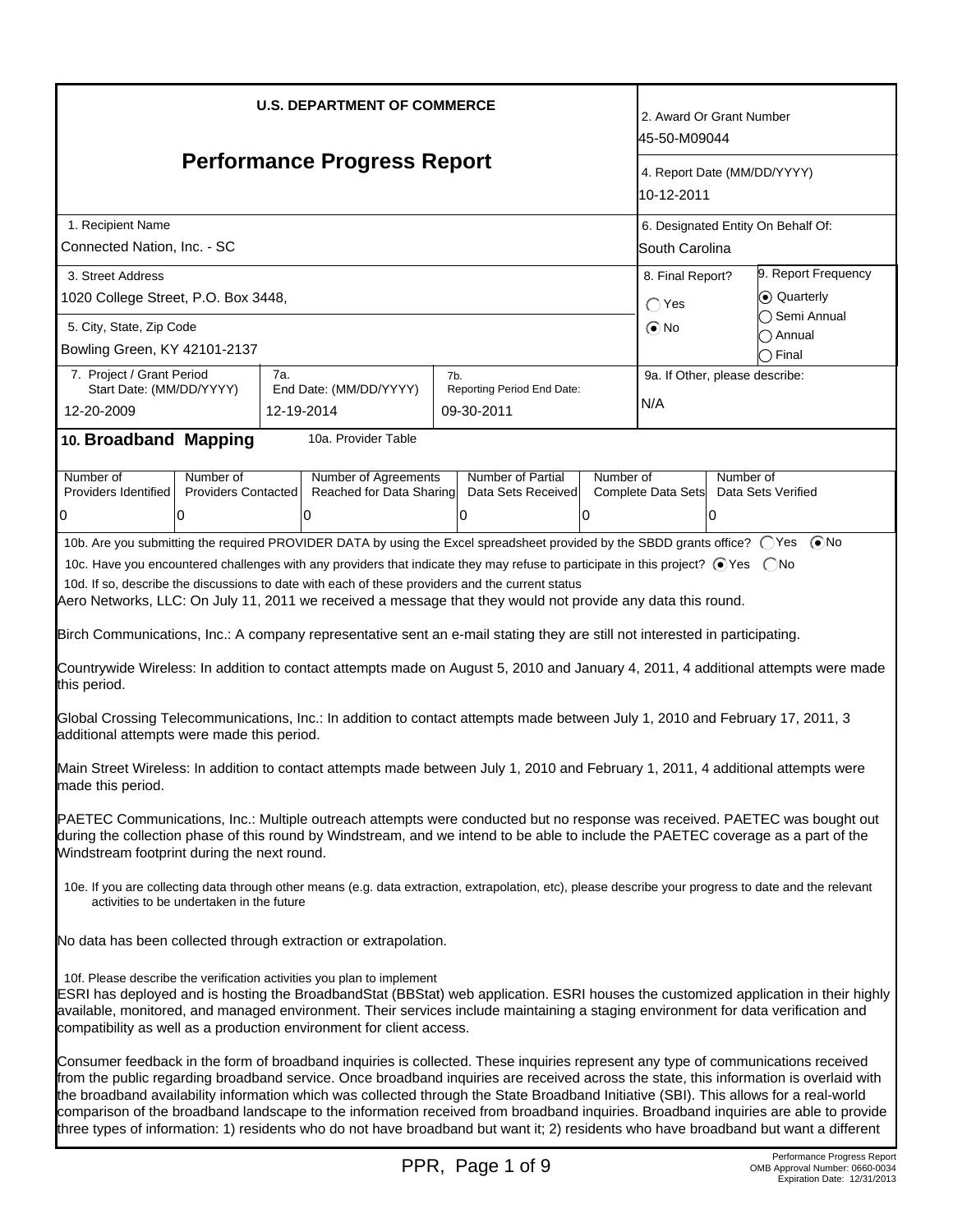provider; and 3) residents who do not have broadband, but the broadband inventory maps indicate that they do. If residents within a region state that they are without broadband, but the broadband inventory maps show otherwise, this allows Connected Nation to approach the providers within that area in an effort to trim down their coverage to more accurately represent real-world availability on the ground.

Within the Q2 2011 Performance Progress Report (PPR) Connected Nation proposed to target 3 additional companies in order to achieve a total field validation rate equal to or exceeding 66.00% before December 31, 2011. As of this report, field validation on 65.31% of the provider universe has been completed.

10g. Have you initiated verification activities?  $\bigcirc$ Yes  $\bigcirc$ No

10h. If yes, please describe the status of your activities

BroadbandStat is publicly available on the Connect South Carolina website (http://connectsc.org) and received a total of 1,260 visits between July 1, 2011 and September 30, 2011.

During this quarter, the project received a total of 15 broadband inquiries. Additional information received through e-mail from consumers that can also be used for verification purposes totaled 3 for this quarter.

For this reporting period, 40 field verification tests were conducted. Thus far, Connected Nation's staff has conducted multiple tests on the following providers: Techcore Consultants II (d.b.a. Almega Cable); AT&T; Atlantic Broadband; CenturyLink; Charter Communications; Chester Telephone Company (d.b.a. Fairfield Communications); Clearwire Corporation; Electronics Service Company of Hamlet LLC; Family View Cable; Farmers Telephone Cooperative Inc. (d.b.a. FTC Communications); Frontier Communications of the Carolinas; Globalvision; Home Telephone Company Inc.; Main Street Wireless; NTInet Inc.; Palmetto Rural Telephone (d.b.a. Low Country); Pee Dee Net; Pee Dee Online; PRT Communications; Rock Hill Telephone Company (d.b.a. Comporium Communications and PBT Communications); Sandhill Telephone Cooperative; SkyRunner; Southern Coastal Cable; Sprint; Time Warner Cable Inc.; T-Mobile; tw telecom; US Cellular; Verizon South Inc.; and Windstream.

To date, field validation testing has been completed against 32 companies (out of a universe of 49 viable providers) totaling 65.31% within the state.

10i. If verification activities have not been initiated please provide a projected time line for beginning and completing such activities

Verification activities have been initiated.

# **Staffing**

10j. How many jobs have been created or retained as a result of this project? 10.10

Connected Nation has numerous staff working on the Connect South Carolina project, some at only a small percentage of their time. This approach is beneficial to the project in various ways: some staff provide necessary project support, many staff work together utilizing a team approach, and others are subject matter experts in their respective areas, and by leveraging their expertise, the project benefits from their knowledge and skills without the necessity of supporting a more expensive full-time resource.

10k. Is the project currently fully staffed?  $\bigcap$  Yes  $\bigcirc$  No

10l. If no, please explain how any lack of staffing may impact the project's time line and when the project will be fully staffed

The positions not currently staffed are related to Connect South Carolina's new local and regional technology team activities that are only just beginning. These positions are expected to be filled during the fourth quarter of 2011.

10m. When fully staffed, how many full-time equivalent (FTE) jobs do you expect to create or retain as a result of this project?

12.10

10n. Staffing Table

| Job Title                          | FTE %          | Date of Hire |
|------------------------------------|----------------|--------------|
| Associate Counsel                  | 4              | 09/14/2009   |
| <b>Business Programmer Analyst</b> | $\overline{2}$ | 04/02/2007   |
| <b>CAI Coordinator</b>             | 9              | 09/16/2009   |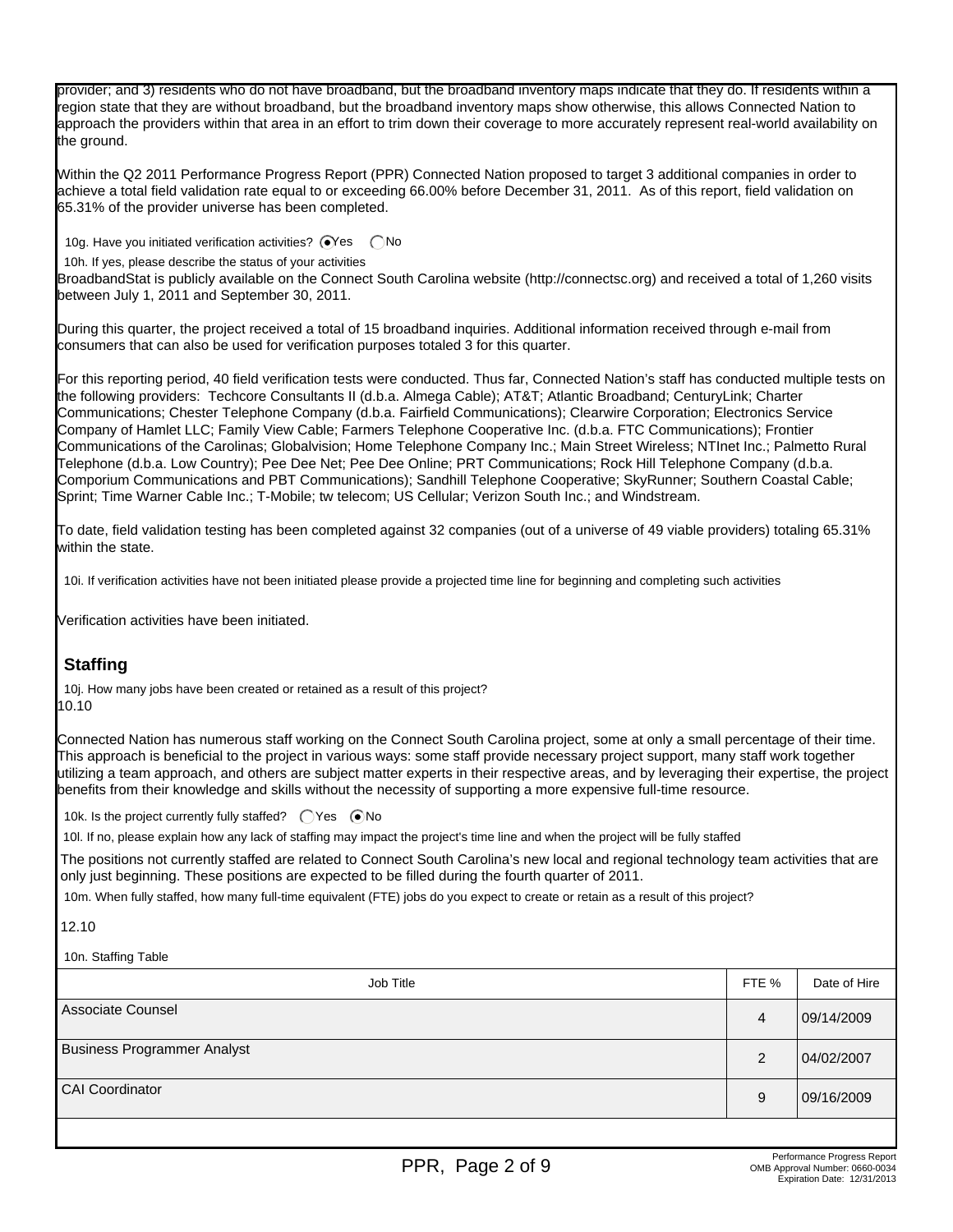| <b>CAI Coordinator</b>          | $\mathbf{1}$   | 12/13/2004 |
|---------------------------------|----------------|------------|
| <b>CAI Data Analyst</b>         | $\,8\,$        | 03/24/2009 |
| CAI Data Manager                | $\mathbf{1}$   | 08/09/2010 |
| <b>ETS Analyst</b>              | 38             | 08/24/2009 |
| <b>ETS Analyst</b>              | 9              | 08/03/2009 |
| <b>ETS Analyst</b>              | 1              | 07/13/2009 |
| <b>ETS Analyst</b>              | $\mathbf{1}$   | 11/01/2007 |
| <b>ETS Manager</b>              | 5              | 07/01/2007 |
| <b>General Counsel</b>          | $\overline{4}$ | 01/01/2007 |
| <b>GIS Analyst</b>              | 46             | 09/17/2007 |
| <b>GIS Analyst</b>              | 17             | 04/01/2010 |
| <b>GIS Analyst</b>              | $\overline{2}$ | 11/16/2009 |
| <b>GIS Analyst</b>              | $\mathbf{1}$   | 10/19/2009 |
| <b>GIS Services Manager</b>     | 3              | 05/15/2007 |
| Outreach & Awareness Specialist | 28             | 01/03/2010 |
| Outreach & Awareness Specialist | $\,8\,$        | 02/02/2009 |
| Outreach & Awareness Specialist | $\overline{7}$ | 01/04/2010 |
| Outreach & Awareness Specialist | 3              | 10/01/2007 |
| Outreach & Awareness Specialist | $\mathbf{1}$   | 01/04/2010 |
| Outreach & Awareness Manager    | 6              | 03/24/2009 |
| Program Director                | 5              | 08/04/2008 |
| Project Coordinator             | 4              | 04/01/2005 |
| Project Management Director     | 30             | 12/16/2009 |
| Project Manager                 | 4              | 01/14/2008 |
| Project Manager                 | $\mathbf{1}$   | 03/16/2010 |
| Project Manager                 | 1              | 01/14/2008 |
|                                 |                |            |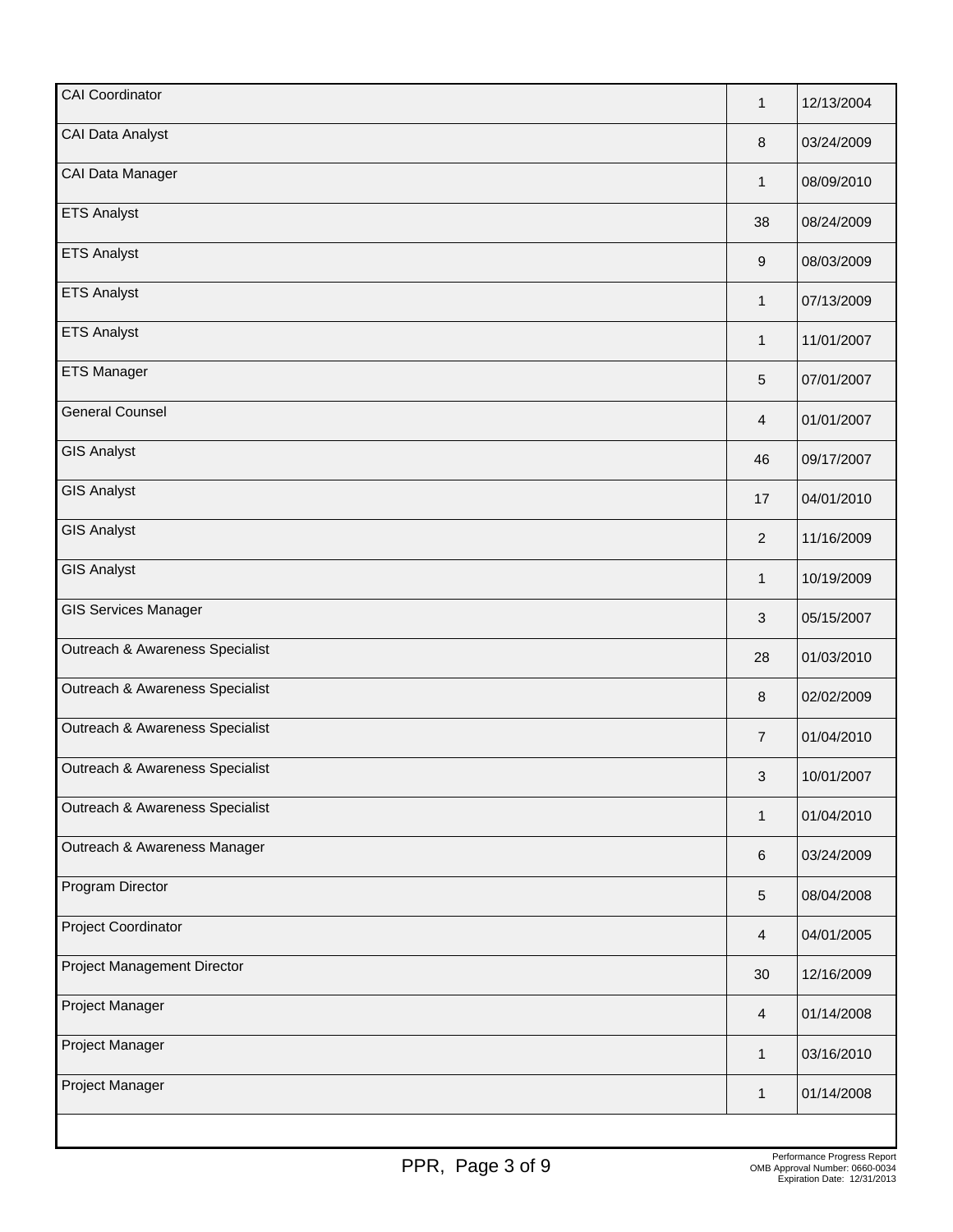| <b>Provider Relations Manager</b>                                                                                                                                              | 8              | 02/17/2005                     |  |  |  |  |
|--------------------------------------------------------------------------------------------------------------------------------------------------------------------------------|----------------|--------------------------------|--|--|--|--|
| Research & GIS Analyst                                                                                                                                                         | 3              | 05/14/2007                     |  |  |  |  |
| <b>Research Analyst</b>                                                                                                                                                        | 97             | 02/16/2010                     |  |  |  |  |
| Research Analyst                                                                                                                                                               | 97             | 02/16/2010                     |  |  |  |  |
| Research Analyst                                                                                                                                                               | 97             | 02/16/2010                     |  |  |  |  |
| <b>Research Analyst</b>                                                                                                                                                        | 96             | 02/16/2010                     |  |  |  |  |
| Research Analyst                                                                                                                                                               | 96             | 02/16/2010                     |  |  |  |  |
| Research Analyst                                                                                                                                                               | 96             | 02/16/2010                     |  |  |  |  |
| <b>Research Analyst</b>                                                                                                                                                        | 96             | 02/16/2010                     |  |  |  |  |
| Research Analyst                                                                                                                                                               | 9              | 06/01/2009                     |  |  |  |  |
| Research Analyst                                                                                                                                                               | $\overline{2}$ | 02/16/2010                     |  |  |  |  |
| Research Analyst                                                                                                                                                               | $\mathbf{1}$   | 02/01/2010                     |  |  |  |  |
| Research Manager                                                                                                                                                               | 4              | 05/14/2007                     |  |  |  |  |
| <b>State Services Manager</b>                                                                                                                                                  | 3              | 07/01/2007                     |  |  |  |  |
| <b>State Services Specialist</b>                                                                                                                                               | 55             | 02/02/2009                     |  |  |  |  |
| <b>Add Row</b><br><b>Remove Row</b>                                                                                                                                            |                |                                |  |  |  |  |
| <b>Sub Contracts</b><br>10o. Subcontracts Table                                                                                                                                |                |                                |  |  |  |  |
| Contract<br><b>RFP Issued</b><br>Purpose of Subcontract<br><b>End Date</b><br><b>Federal Funds</b><br>Name of Subcontractor<br>Executed<br><b>Start Date</b><br>(Y/N)<br>(Y/N) |                | In-Kind Funds                  |  |  |  |  |
| Throughbred Research<br>Υ<br>Y<br>02/09/2010<br>Research Surveys<br>02/08/2012<br>143,175<br>Group                                                                             | $\mathbf 0$    |                                |  |  |  |  |
| Υ<br>Y<br>Contract Labor<br>Contract Labor<br>12/20/2009<br>12/19/2014<br>164,596                                                                                              | 93,362         |                                |  |  |  |  |
| <b>Add Row</b>                                                                                                                                                                 |                | <b>Remove Row</b>              |  |  |  |  |
| <b>Funding</b>                                                                                                                                                                 |                |                                |  |  |  |  |
| 10p. How much Federal funding has been expended as of the end of the last quarter?<br>10q. How much Remains?<br>\$1,195,480<br>\$2,784,352                                     |                |                                |  |  |  |  |
| 10r. How much matching funds have been expended as of the end of last quarter?<br>\$283,725<br>10s. How much Remains?<br>\$746,942                                             |                |                                |  |  |  |  |
| 10t. Budget Worksheet<br>Federal<br>Federal                                                                                                                                    |                |                                |  |  |  |  |
| Proposed<br>Total<br><b>Matching Funds</b><br>Mapping Budget Element<br>Funds<br>Funds<br>In-Kind<br>Expended<br><b>Budget</b><br>Granted<br>Expended                          |                | <b>Total Funds</b><br>Expended |  |  |  |  |
| <b>Personal Salaries</b><br>\$1,199,434<br>\$123,752<br>\$1,323,186<br>\$298,650<br>\$45,520                                                                                   |                | \$344,170                      |  |  |  |  |
| Personnel Fringe Benefits<br>\$257,278<br>\$32,004<br>\$289,282<br>\$64,376<br>\$10,560                                                                                        |                | \$74,936                       |  |  |  |  |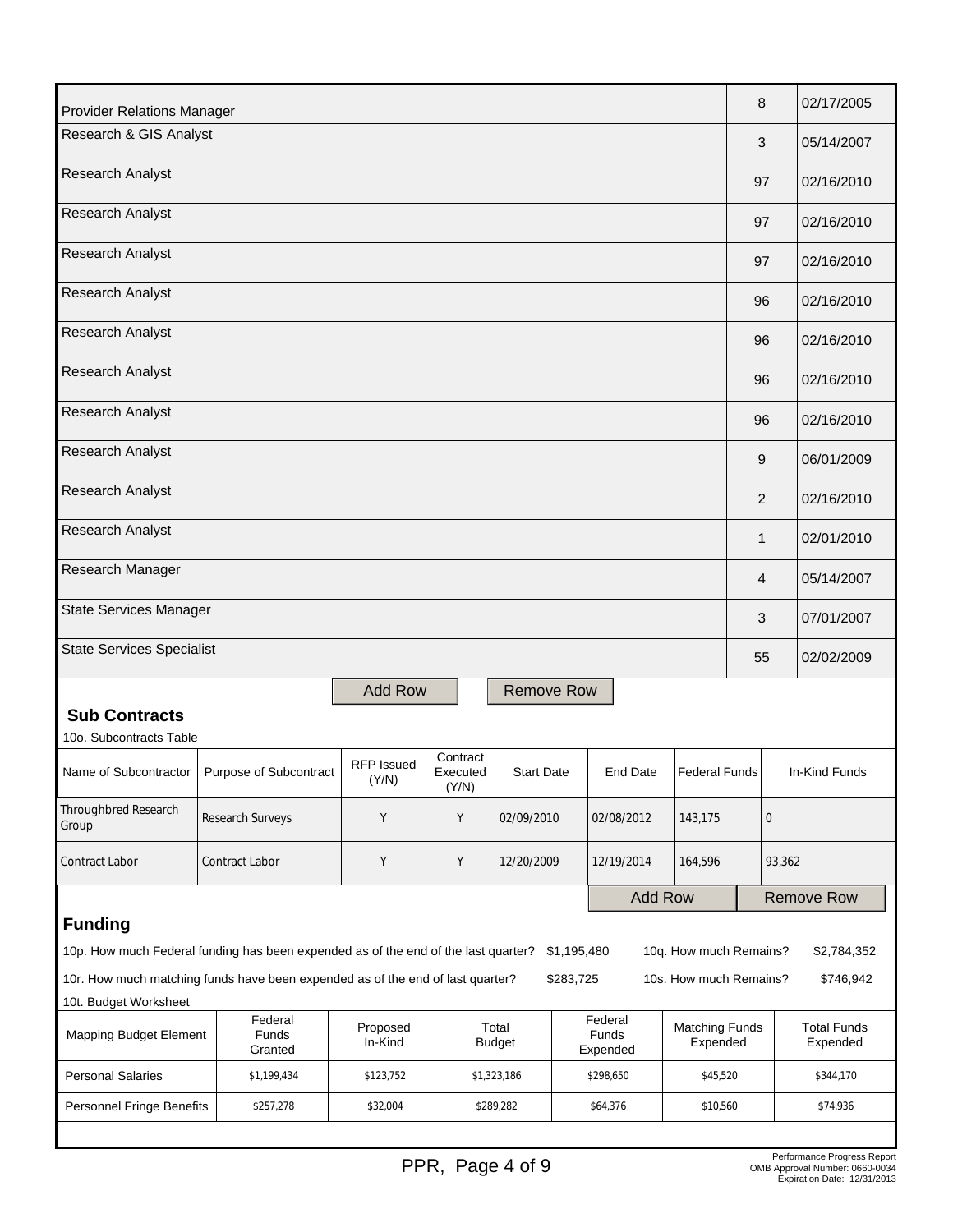| <b>Mapping Budget Element</b> | Federal<br><b>Funds</b><br>Granted | Proposed<br>In-Kind | Total<br><b>Budget</b> | Federal<br><b>Funds</b><br>Expended | <b>Matching Funds</b><br>Expended | <b>Total Funds</b><br>Expended |
|-------------------------------|------------------------------------|---------------------|------------------------|-------------------------------------|-----------------------------------|--------------------------------|
| Travel                        | \$157,557                          | \$0                 | \$157,557              | \$51,180                            | \$95                              | \$51,275                       |
| Equipment                     | \$139,143                          | \$0                 | \$139,143              | \$70,312                            | \$0                               | \$70,312                       |
| Materials / Supplies          | \$50,350                           | \$0                 | \$50,350               | \$17,306                            | \$0                               | \$17,306                       |
| <b>Subcontracts Total</b>     | \$891,457                          | \$106.883           | \$998,340              | \$321,659                           | \$93,362                          | \$415,021                      |
| Subcontract #1                | \$321,347                          | \$0                 | \$321,347              | \$143,175                           | \$0                               | \$143,175                      |
| Subcontract #2                | \$506,111                          | \$106,883           | \$612,994              | \$164,596                           | \$93,362                          | \$257,958                      |
| Subcontract #3                | \$25,316                           | \$0                 | \$25,316               | \$5,430                             | \$0                               | \$5,430                        |
| Subcontract #4                | \$38,683                           | \$0                 | \$38,683               | \$8,458                             | \$0                               | \$8,458                        |
| Subcontract #5                | \$0                                | \$0                 | \$0                    | \$0                                 | \$0                               | \$0                            |
| Construction                  | \$0                                | \$0                 | \$0                    | \$0                                 | \$0                               | \$0                            |
| Other                         | \$54,298                           | \$685,883           | \$740,181              | \$9,582                             | \$81,622                          | \$91,204                       |
| <b>Total Direct Costs</b>     | \$2,749,517                        | \$948,522           | \$3,698,039            | \$833,065                           | \$231,159                         | \$1,064,224                    |
| <b>Total Indirect Costs</b>   | \$1,230,315                        | \$82,145            | \$1,312,460            | \$362,415                           | \$52,566                          | \$414,981                      |
| <b>Total Costs</b>            | \$3,979,832                        | \$1,030,667         | \$5,010,499            | \$1,195,480                         | \$283,725                         | \$1,479,205                    |
| % Of Total                    | 79                                 | 21                  | 100                    | 81                                  | 19                                | 100                            |

#### **Hardware / Software**

10u. Has the project team purchased the software / hardware described in the application?  $\bigcirc$ Yes  $\bigcirc$ No

10v. If yes, please list

Hardware/Software purchases for the project to date include the following:

- BroadbandStat-\$60,000
- Computers & Software-\$9,210
- GIS Software Maintenance-\$5,195
- Spectrum Analyzer-\$4,477
- Speed Test Software-\$2,428
- Google Earth Pro-\$ 266

10w. Please note any software / hardware that has yet to be purchased and explain why it has not been purchased

Remaining purchases may include SQL server for mapping geodatabase, SQL server software, multiple dedicated storage server, security application, additional backup replication solution, computers, a spectrum analyzer, GPS units, interactive map upgrades/ maintenance, ESRI ArchInfo/ArcGIS maintenance, and speed test updates as well as computers and software maintenance.

10x. Has the project team purchased or used any data sets?  $\bigcirc$ Yes  $\bigcirc$ No

10y. If yes, please list

Connect South Carolina received a Community Anchor Institution (CAI) data set from the South Carolina Budget and Control Board as part of an in-kind match contribution to Connect South Carolina with its mapping and planning goals - \$71,232

10z. Are there any additional project milestones or information that has not been included?  $\bigcirc$  Yes  $\bigcirc$  No

10aa. If yes, please list

\*Connect South Carolina (CSC) successfully submitted to the National Telecommunications and Information Administration (NTIA) an update to the state broadband dataset. The data update submission under the State Broadband Initiative includes datasets for 86% of the South Carolina (SC) provider community, or 43 of 50 total providers. Of the 43 participating providers, 25 supplied an update to their network or coverage area(s), while 17 reported no change. The remaining 1 represents a provider who previously submitted data but was non-responsive in this update. Of the 7 providers that were not represented in the datasets, 2 refused to participate in the voluntary program, 3 were non-responsive to multiple contact attempts, and 2 providers were in some form of progress toward data submission but were not able to submit coverage areas at the time of the submission.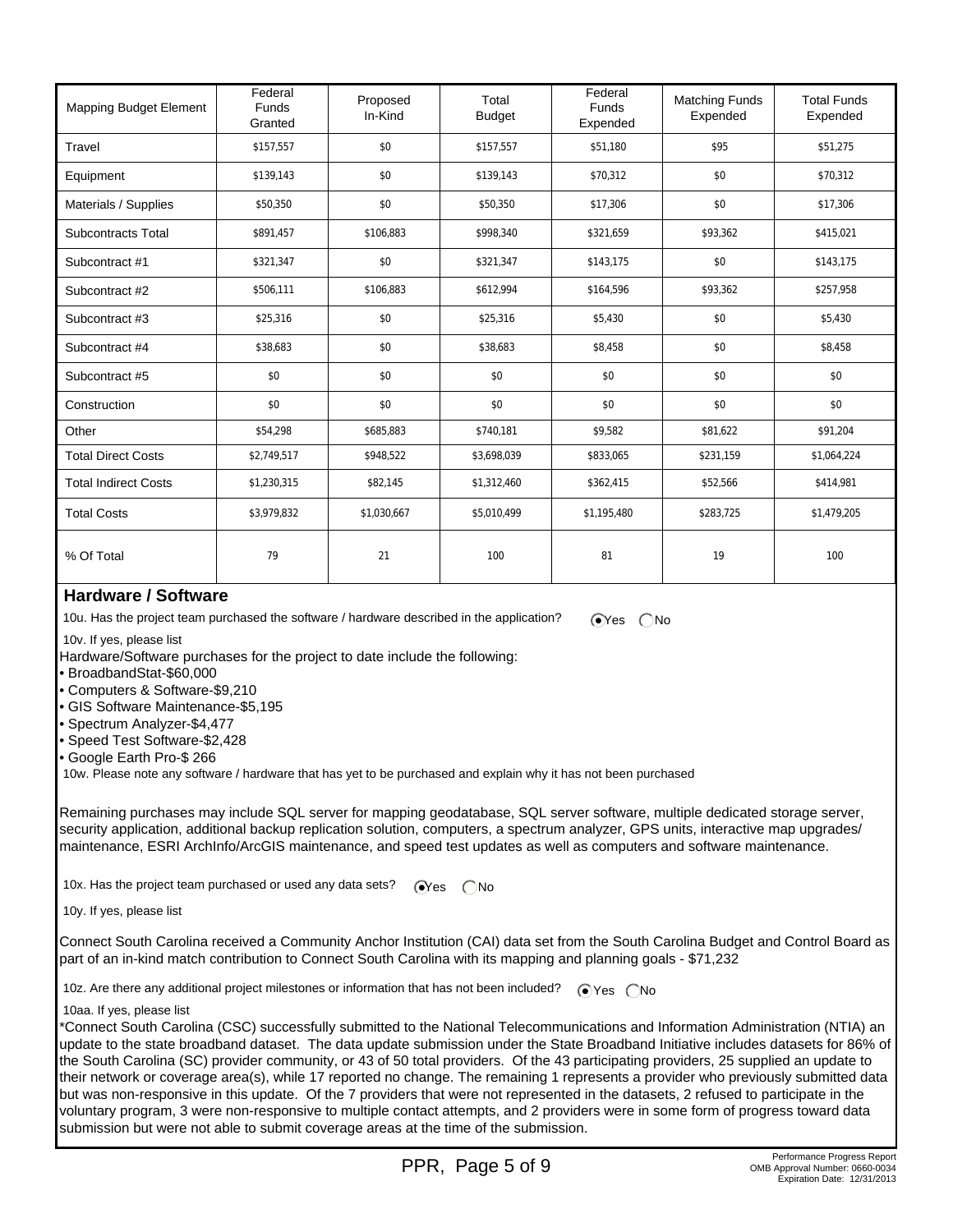\*Maintained the budget/cost model for CSC and tracked project deliverables.

\*Maintained the CSC website in order to explain the program, process speed tests, and gather information from consumers and Community Anchor Institutions (CAI).

\*Obtained additional CAI data for entities purchasing connectivity via the state contract.

\*Maintained a broadband data collection activity and a broadband update database.

\*Requested and processed broadband coverage coordinate data sets (updates and new requests) from SC provider community. \*Responded to consumer inquiries received through CSC website.

\*Performed field validation on various providers resulting in a validation rate of 64% or 32 of 50 viable providers.

\*Produced monthly status reports, data collection, activity log, and website statistics and distributed to the project team.

\*Submitted the American Recovery & Reinvestment Act and NTIA performance progress reports.

\*Maintained outreach and awareness strategy plan.

10bb. Please describe any challenge or obstacle that you have encountered and detail the mitigation strategies the project team is employing

The reported in-kind match amounts for Connect South Carolina provide approximately 19 percent of the appropriate match percentage but do not account for a new Community Anchor Institution (CAI) data set received from the South Carolina Division of State Information Technology (DSIT) during this reporting period but not yet valued. Connect South Carolina is currently working with DSIT to value this data set which will increase the Q3 2011 totals to a projected match in excess of the required 20%.

 10cc. Please provide any other information that you think would be useful to NTIA as it assesses your Broadband Mapping Project During Q3 2011, Connect South Carolina continued gathering data on the location and broadband connectivity of Community Anchor Institutions (CAI), in accordance with the data requirements of the State Broadband Initiative (SBI) Notice of Funds Availability (NOFA) Technical Appendix. Efforts have been focused on conducting outreach and raising awareness of this important project through a statewide campaign.

Connect South Carolina has formed a strong partnership with the South Carolina Division of State Information Technology (DSIT) to gather connectivity data across all CAI sectors within the state that utilize the services of their state network. During this quarter DSIT submitted connectivity information for thousands of CAI across all CAI sectors. Connect South Carolina will continue processing this data throughout the coming months.

We continue to utilize an online survey and raise awareness of the importance of CAI broadband connectivity. Connect South Carolina has an ongoing mission to educate CAI throughout the state on the importance of participating in the project.

The program's education campaign has been heightened during Q3 with the release of a CAI newsletter which was targeted across all CAI sectors. This newsletter profiled an institution within the state, requested participation in our survey and shared key policy updates. The newsletter is available on the CAI page of the Connect South Carolina website at the following link: http://connectsc.org/mapping\_&\_research/Community\_Anchor\_Institution\_Data\_Collection.php

## **11. Broadband Planning**

 11a. Please describe progress made against all goals, objectives, and milestones detailed in the approved Project Plan. Be sure to include a description of each major activity / milestone that you plan to complete and your current status

Technical Assistance Milestones Year 2 Quarter 3 per approved Project Plan:

• Initiate 2011 statewide business survey research –This milestone was met as the Connect South Carolina Statewide business survey was initiated during the third quarter of 2011

• Analyze 2011 non‐adopter oversample survey results - This milestone was met. On behalf of the state of South Carolina, Connected Nation (CN) conducted the 2011 non-adopter telephone survey, incorporating recommendations received from state stakeholders and third-party consultants where appropriate. In Q3 2011 CN finished surveying respondents, began analyzing the results, and presented initial results to the state stakeholders.

• Release the South Carolina Strategic Broadband Plan / Report Analysis of the Broadband Landscape in South Carolina - This milestone is currently underway and being developed using the recently submitted semi-annual update data. The revised ETA is now Q1 2012.

• Analyze 2011 statewide residential survey research results - This milestone was met. On behalf of the state of South Carolina, CN conducted the 2011 Residential Technology Assessment survey, incorporating recommendations received from state stakeholders and third-party consultants where appropriate. This survey is designed to measure trends in technology adoption, barriers to adoption, and awareness of available broadband service among South Carolina residents. In Q3 2011 CN finished surveying respondents, began analyzing the results, presented initial results to the state stakeholders, and added results to the Connect South Carolina website.

For more details, please refer to the South Carolina Q3 Supplemental Answers Document 11b. Please describe any challenge or obstacle that you have encountered and detail the mitigation strategies the project team is employing

Connected Nation has been working closely with the state of South Carolina to ensure that our work exceeds expectations. During Q3 2011, there were no significant obstacles during the planning process.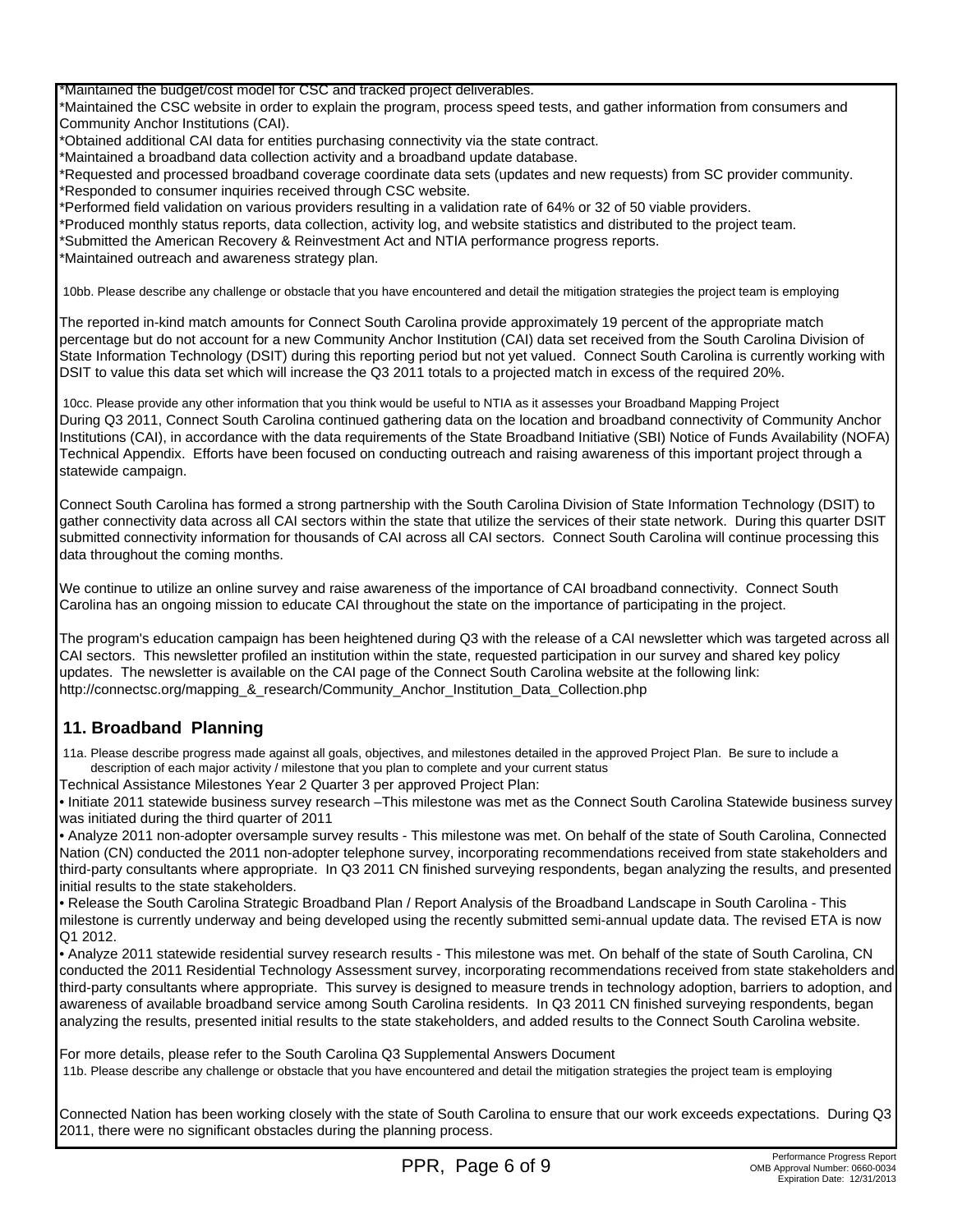11c. Does the Project Team anticipate any changes to the project plan for Broadband Planning? (Yes  $\bigcirc$  No

 11d. If yes, please describe these anticipated changes. Please note that NTIA will need to approve changes to the Project Plan before they can be implemented

No changes anticipated.

| <b>Funding</b>                                                                                                          |           |           |           |           |     |           |
|-------------------------------------------------------------------------------------------------------------------------|-----------|-----------|-----------|-----------|-----|-----------|
| 11e. How much Federal funding has been expended as of the end of the last quarter? \$0<br>\$0<br>11f. How much Remains? |           |           |           |           |     |           |
| 11g. How much matching funds have been expended as of the end of last quarter?<br>\$0<br>\$0<br>11h. How much Remains?  |           |           |           |           |     |           |
| 11i. Planning Worksheet                                                                                                 |           |           |           |           |     |           |
| <b>Personal Salaries</b>                                                                                                | \$0       | \$0       | \$0       | \$0       | \$0 | \$0       |
| Personnel Fringe Benefits                                                                                               | \$0       | \$0       | \$0       | \$0       | \$0 | \$0       |
| Travel                                                                                                                  | \$0       | \$0       | \$0       | \$0       | \$0 | \$0       |
| Equipment                                                                                                               | \$0       | \$0       | \$0       | \$0       | \$0 | \$0       |
| Materials / Supplies                                                                                                    | \$0       | \$0       | \$0       | \$0       | \$0 | \$0       |
| Subcontracts Total                                                                                                      | \$0       | \$0       | \$0       | \$0       | \$0 | \$0       |
| Subcontract #1                                                                                                          | \$0       | \$0       | \$0       | \$0       | \$0 | \$0       |
| Subcontract #2                                                                                                          | \$0       | \$0       | \$0       | \$0       | \$0 | \$0       |
| Subcontract #3                                                                                                          | \$0       | \$0       | \$0       | \$0       | \$0 | \$0       |
| Subcontract #4                                                                                                          | \$0       | \$0       | \$0       | \$0       | \$0 | \$0       |
| Subcontract #5                                                                                                          | \$0       | \$0       | \$0       | \$0       | \$0 | \$0       |
| Construction                                                                                                            | \$0       | \$0       | \$0       | \$0       | \$0 | \$0       |
| Other                                                                                                                   | \$0       | \$0       | \$0       | \$0       | \$0 | \$0       |
| <b>Total Direct Costs</b>                                                                                               | \$0       | \$0       | \$0       | \$0       | \$0 | \$0       |
| <b>Total Indirect Costs</b>                                                                                             | \$0       | \$0       | \$0       | \$0       | \$0 | \$0       |
| <b>Total Costs</b>                                                                                                      | \$0       | \$0       | \$0       | \$0       | \$0 | \$0       |
| % Of Total                                                                                                              | $\pmb{0}$ | $\pmb{0}$ | $\pmb{0}$ | $\pmb{0}$ | 0   | $\pmb{0}$ |

## **Additional Planning Information**

11j. Are there any additional project milestones or information that has not been included?

Connected Nation conducted a survey that oversamples households that do not subscribe to broadband. This second survey was in addition to the previously scheduled residential survey. This updated and improved methodology will provide a greater level of analysis regarding barriers to technology adoption among different socioeconomic and demographic groups by surveying non-adopters in South Carolina in a way similar to that conducted by the Federal Communications Commission (FCC) as part of the National Broadband Planning effort. This approach will help create a demographic and socioeconomic profile of the population of non-adopters in South Carolina, which can then be applied at the local level of detail by area planning teams to assist in developing local adoption initiatives that will target the barriers that are unique to that area. In Q3 2011, CN surveyed 2,401 adult heads of households who do not subscribe to broadband across the state of South Carolina and presented the initial results to state stakeholders.

During the third quarter, local/regional broadband team meetings were not initiated because of delays in hiring regional technology consultants. This issue resulted from delays in the approval of the amended plan which had a cascading effect on initiating local/ regional planning. However, while local/ regional meetings were not initiated, planning and outreach efforts to regional stakeholders continued to take place. The regional technology consultants are expected to be hired in Q4 2011 to begin planning meetings in Q1 2012.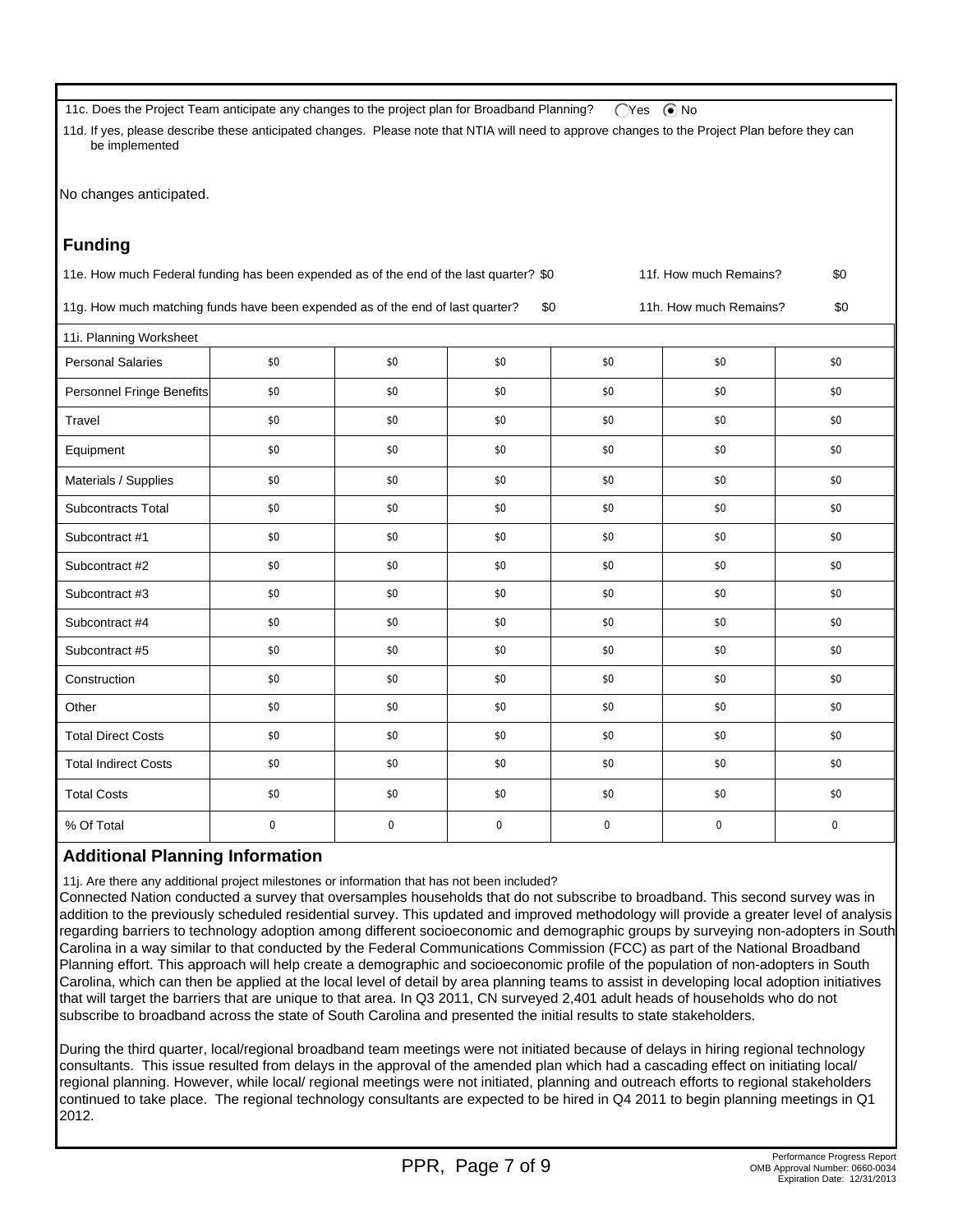The Connect South Carolina Broadband Plan will be revised using the semi-annual NTIA submission data and presented for review by the South Carolina stakeholders in Q4 2011 and finalized and distributed during Q1 2012.

Additionally, the 2011 CSC Residential Technology Assessment was generated and presented to the South Carolina stakeholders.

For more details, please refer to the South Carolina Q3 Supplemental Answers Document. 11k. Please describe any challenge or obstacle that you have encountered and detail the mitigation strategies the Project Team is employing

No challenges were encountered.

 11l. Please provide any other information that you think would be useful to NTIA as it assesses your Broadband Mapping Project Connect South Carolina released the Business Technology Survey and conducted a full-fledged media outreach to state media which generated 42,064,515 media impressions.

Connect South Carolina has utilized data from the Business Technology Survey to develop web, blog, and social media content that illustrates how broadband makes good business sense in South Carolina.

o Technology Report Shows how Broadband Makes Good Business Sense in South Carolina http://www.connectsc.org/news/index.php?id=tag%3Ablogger.com%2C1999%3Ablog-3745846530608198216. post-3445632697324136179

o South Carolina Businesses Using Broadband Report Higher Annual Revenues than State Averages http://www.connectsc.org/news/index.php?id=tag%3Ablogger.com%2C1999%3Ablog-3745846530608198216. post-4107988101182599549

o South Carolina Focuses On Broadband

http://www.connectsc.org/news/index.php?id=tag%3Ablogger.com%2C1999%3Ablog-3745846530608198216. post-7533351079775094788